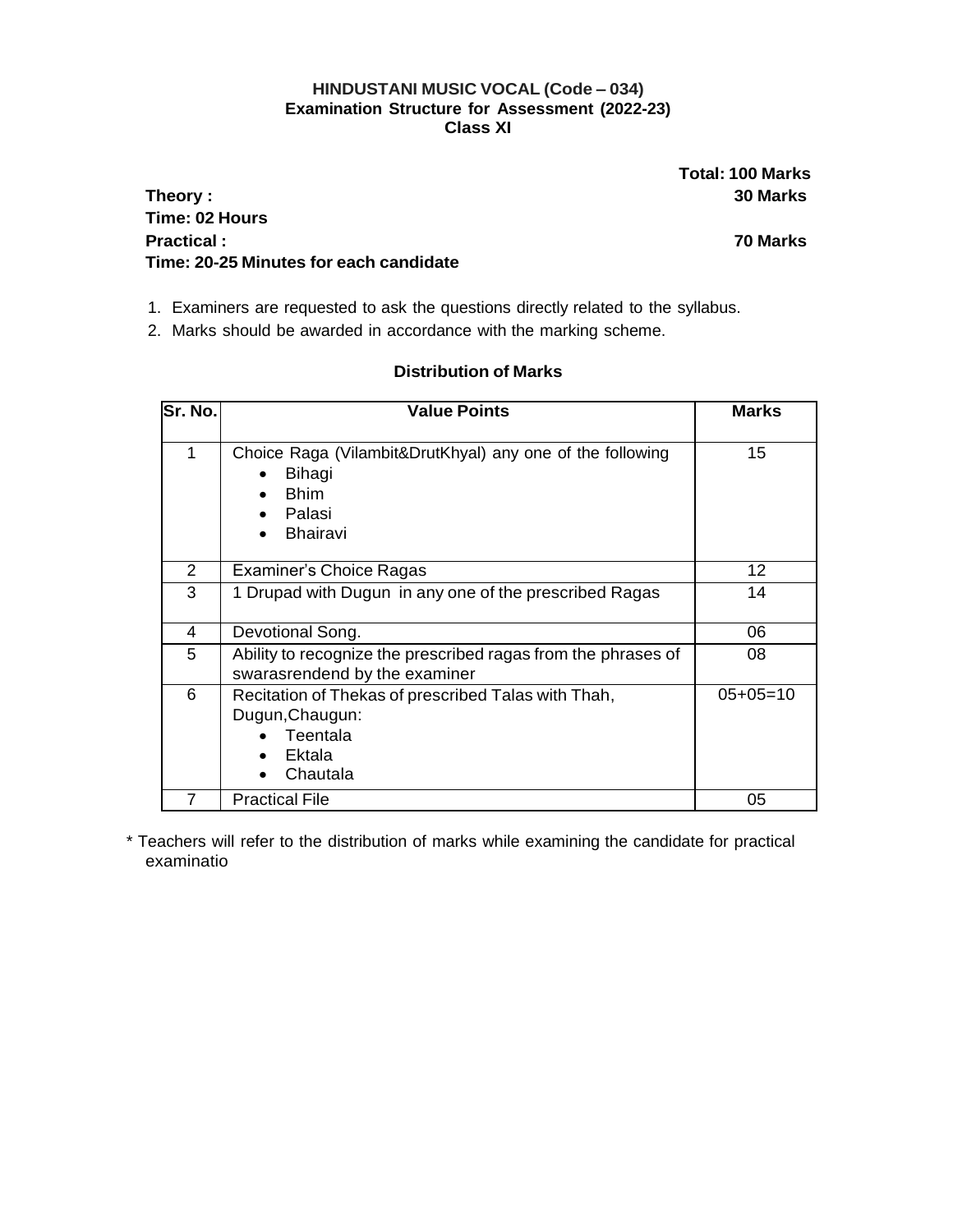### **HINDUSTANI MUSIC VOCAL (Code – 034) Examination Structure for Assessment (2022-23) Class XII**I

**Total: 100 Marks Theory : 30 Marks**

**Time: 02 hours Practical (External Assessment) 70 Marks**

**Time: 25-30 Minutes for each candidate**

1. Examiners are requested to ask the questions directly related to the syllabus.

## **Distribution of Marks**

| Sr. No           | <b>Value Points</b>                                                                                    | <b>Marks</b> |
|------------------|--------------------------------------------------------------------------------------------------------|--------------|
| 1 <sub>1</sub>   | Choice Raga (Vilambit and DrutKhayal) with simple elaborations<br>in prescribed Ragas (anyone) Bhairav | $10+6=18$    |
|                  | Bageshri<br>٠                                                                                          |              |
|                  | Shuddh<br>$\bullet$                                                                                    |              |
|                  | Sarang<br>$\bullet$                                                                                    |              |
|                  | <b>Malkauns</b><br>$\bullet$                                                                           |              |
| 2.               | Examiner's Choice Ragas                                                                                | 10           |
| 3.               | One Tarana and one Dhamar with dugun and Chaugun                                                       | $8 + 8 = 16$ |
| 6.               | <b>Identification of Ragas</b>                                                                         | 06           |
| $\overline{7}$ . | Reciting the Thekas of Prescribed Talas with hand beats with<br>Thah and Dugun and Chaugun:            | $5 + 5 = 10$ |
|                  | Jhaptala<br>$\bullet$                                                                                  |              |
|                  | Rupak<br>$\bullet$                                                                                     |              |
|                  | Dhamar<br>$\bullet$                                                                                    |              |
| 8.               | Tuning of Tanpura and questions regarding it                                                           | 5            |
| 9.               | <b>Practical file</b>                                                                                  | 5            |

\* External Examiner will refer to the distribution of marks while examining the candidate for practicalexaminatio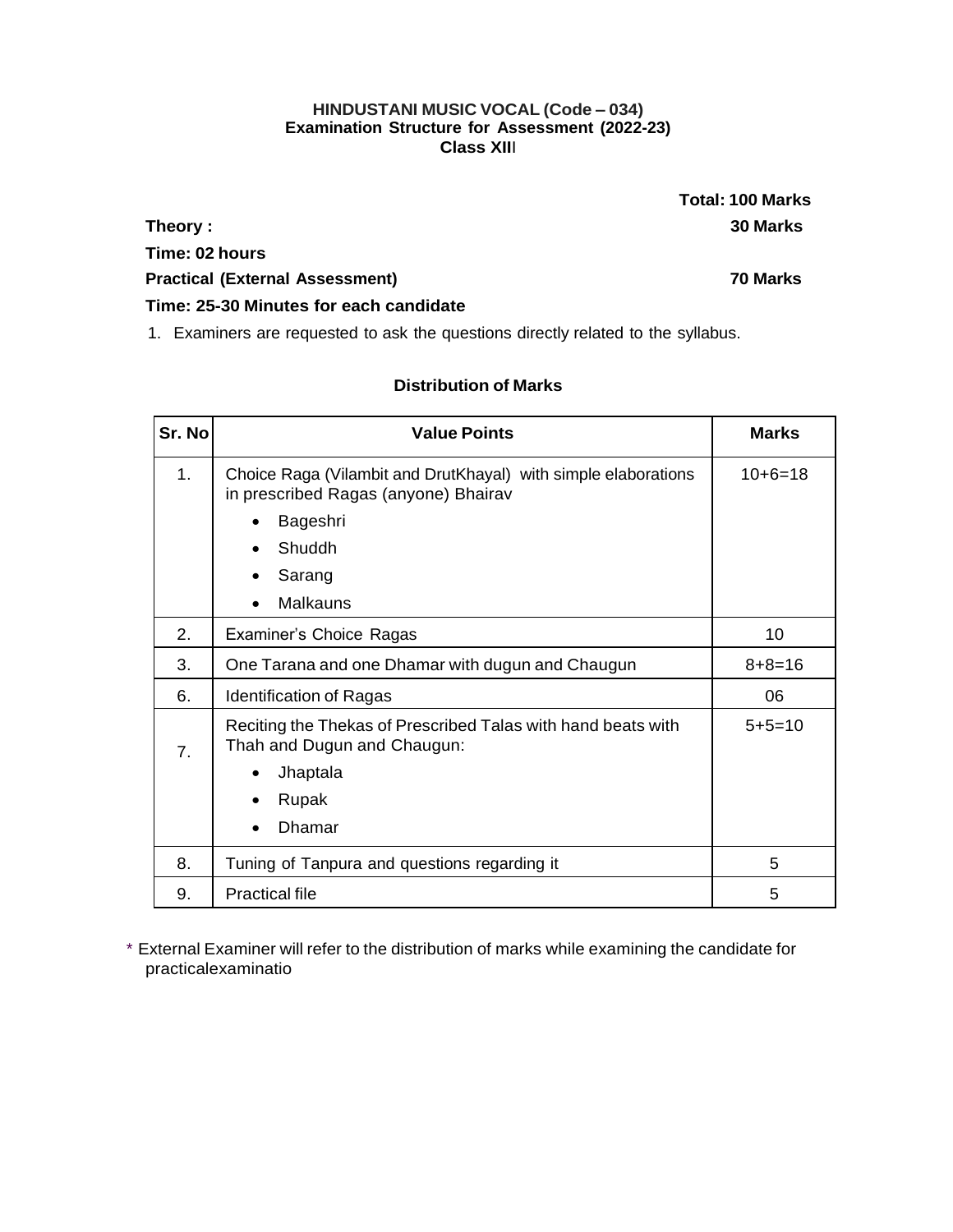#### **HINDUSTANI MUSIC VOCAL (Code – 034) Course Structure (2022-23) Class XI**

## **Theory –40 Periods 30 Marks**

**Time: 02 hours**

1. Questions to be set with internal choice covering the entire syllabus

| No.    | <b>Units</b>                                                                                                                              | No. of<br><b>Periods</b> | <b>Marks</b> |
|--------|-------------------------------------------------------------------------------------------------------------------------------------------|--------------------------|--------------|
|        | Unit 1                                                                                                                                    | 10                       |              |
| 1.1    | Brief of the following<br>Nada, Shruti, Swar, Saptak, Thaat, Jati, Laya, Tala                                                             | 04                       | 06           |
| 1.2    | Brief study of the following: Margi- Desi, Raga,                                                                                          | 06                       |              |
|        | Unit 2                                                                                                                                    | 06                       |              |
| 2.1    | Brief History of the following<br>Dhrupad, Khayal and Tarana                                                                              | 06                       | 06           |
|        | Unit 3                                                                                                                                    | 80                       |              |
| 3.1    | Brief study of Musical Elements in Natya Shastra                                                                                          | 04                       | 06           |
| 3.2    | Life sketch and contribution of Tansen, V.N. Bhatkhande and<br>V.D.Paluskar                                                               | 04                       |              |
| Unit 4 |                                                                                                                                           | 06                       |              |
| 4.1    | Description of Prescribed Talas along with Tala Notation with<br>Thah, Dugun and Chaugun<br>Teentala<br>Ektala<br>$\bullet$<br>Chautala   | 06                       | 06           |
| 4.2    | Knowledge of the Structure of Tanpura                                                                                                     | 04                       |              |
|        | Unit 5                                                                                                                                    | 10                       |              |
| 5.1    | Critical study of Prescribed Ragas along with Recognizing<br>Ragas from phrases of Swaras and elaborating them<br>excluding Raga Jaunpuri | 04                       | 06           |
| 5.2    | Writing in natation the compositions of Prescribed<br>$\bullet$<br>Ragas Bihag<br>Bhimpalasi<br><b>Bhairavi</b>                           | 06                       |              |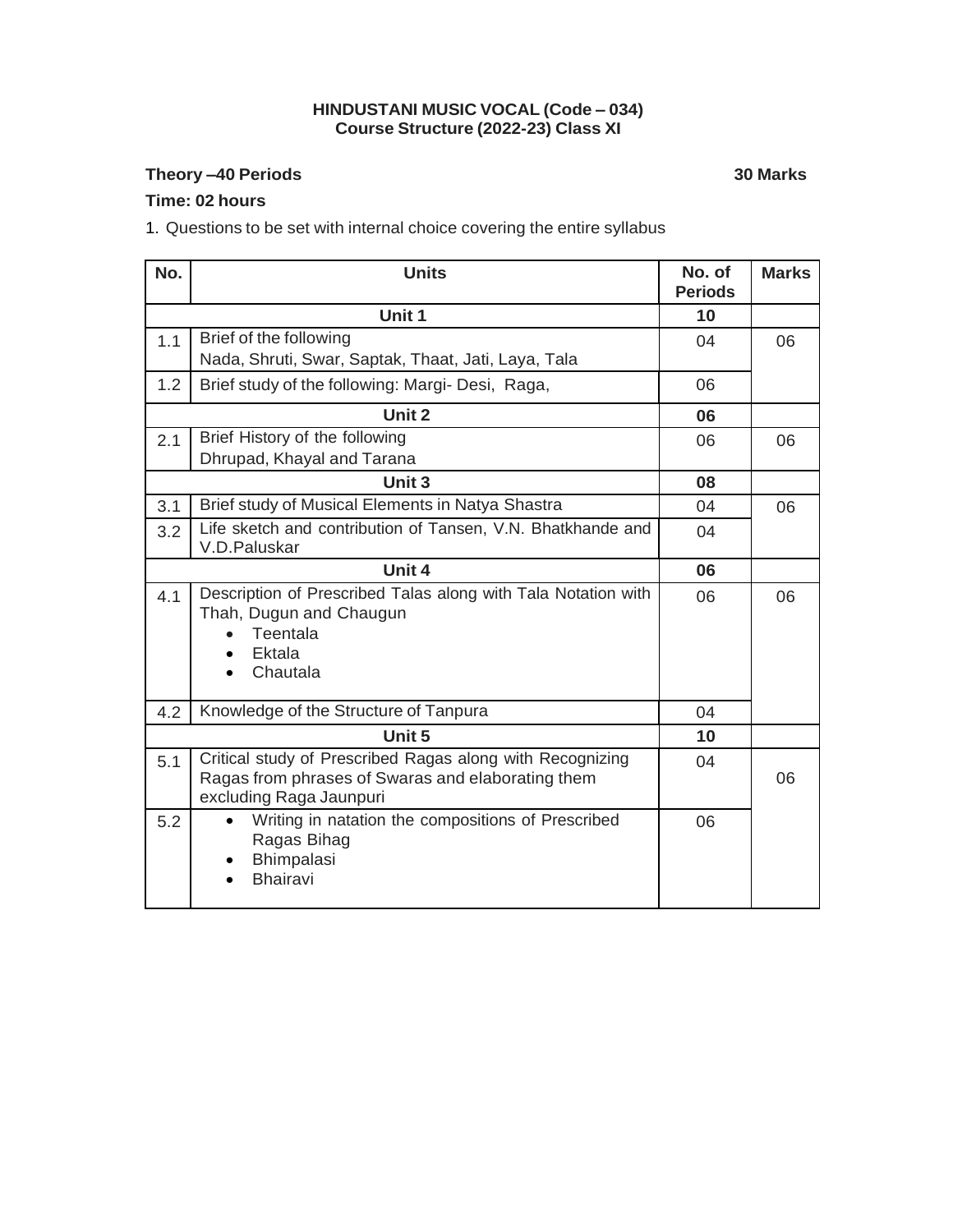#### **Class – XI**

## **Practical -100 Periods : 70 Marks**

| S.No | <b>Topics</b>                                                                                                         | No. of periods    |
|------|-----------------------------------------------------------------------------------------------------------------------|-------------------|
| 1.   | One vilambit Khayal with<br>simple<br>elaborations and few tanas in any one of the<br>prescribed Ragas.               | 18                |
| 2.   | One Drut Khayal with simple elaboration and few<br>tanas in the following Ragas- bihag, Bhairavi and<br>Bhimpalasi.   | 40                |
| 3.   | One Dhrupad with Dugun in any one of the<br>prescribed Ragas.                                                         | $12 \overline{ }$ |
| 4.   | One DevotionalSongs.                                                                                                  | 10                |
| 5.   | Ability to recognize the prescribed Ragas from the<br>phrases of Swaras rendered by the Examiner.                     | 05                |
| 6.   | Recitation of the Thekas of Teentala, Chautala and<br>Ektala with Dugun and Chaugun, keeping Tala with<br>hand beats. | 15                |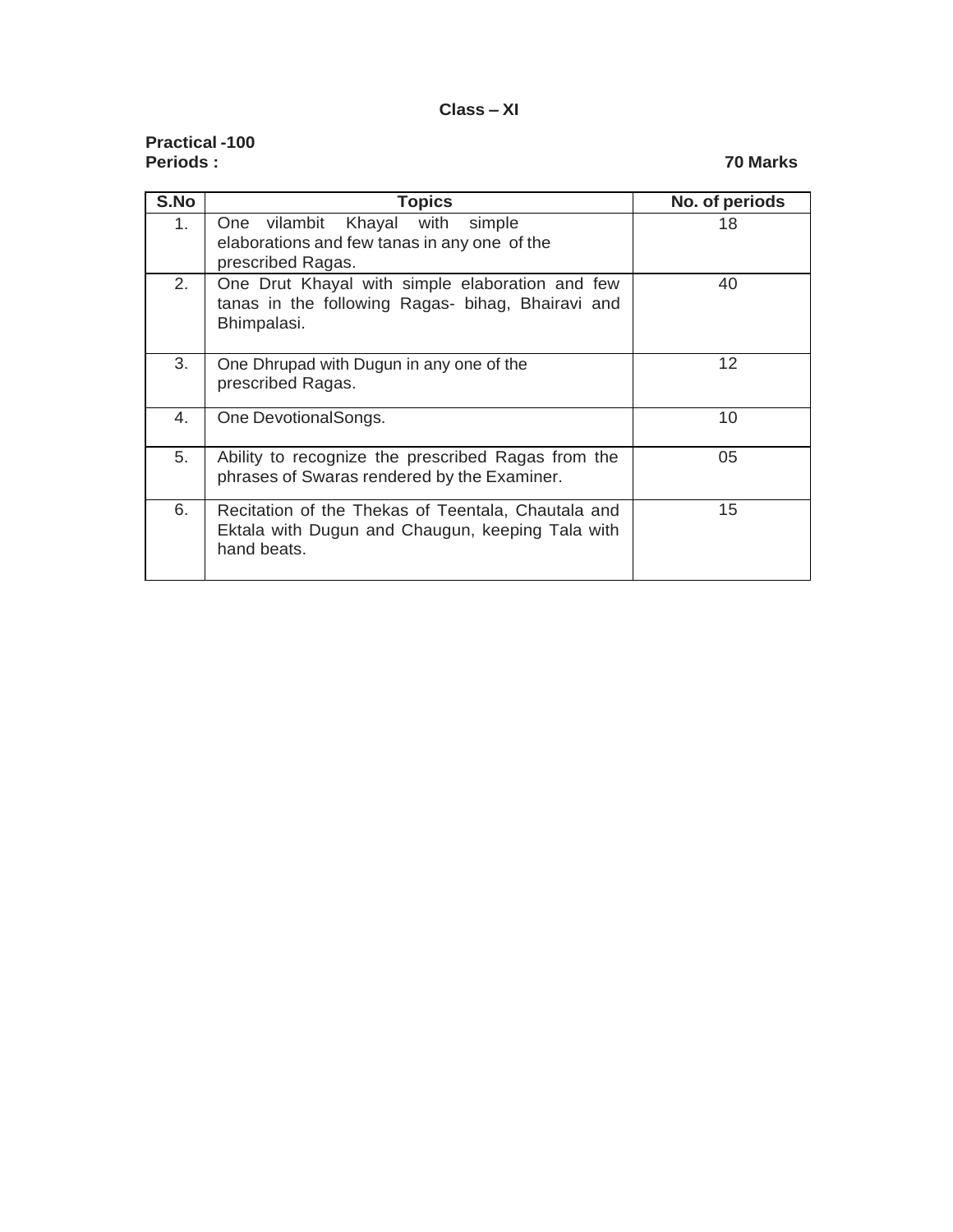#### **HINDUSTANI MUSIC VOCAL (Code – 034) Course Structure (2022-23) Class XII**

## **Theory-60periods 30 Marks**

## **Time: 02 hours**

1. Questions to be set with internal choice covering the entire syllabus

| No. | Units                                              | <b>No.of Periods</b> | <b>Marks</b> |
|-----|----------------------------------------------------|----------------------|--------------|
|     | <b>Units 1</b>                                     | 08                   |              |
| 1.1 | Brief study of the following :-                    | 05                   | 06           |
|     | Alankar, Kan, Meend, Khatka, Murki, Gamak.         |                      |              |
| 1.2 | Brief study of the following                       | 07                   |              |
|     | Gram, Murchhana, Alap, Tana.                       |                      |              |
|     | Unit 2                                             | 05                   |              |
|     |                                                    |                      | 06           |
| 2.1 | Historical development of Time Theory of Ragas     | 05                   |              |
|     | Unit 3                                             | 08                   |              |
| 3.1 | Detail study of the following                      | 04                   | 06           |
|     | Sangeet Ratnakar                                   |                      |              |
|     | Sangeet Parijat                                    |                      |              |
| 3.2 | Life sketch and Cotributionof Faiyaz Khan, Bade    | 04                   |              |
|     | Ghulam Ali Khan, Krishna Rao, Shankar Pandit       |                      |              |
|     |                                                    |                      |              |
|     | Unit 4                                             | 09                   |              |
| 4.1 | Description of Prescribed Talas along with Tala    | 06                   | 06           |
|     | Notation with Thah, Dugun, Tigun and Chaugun       |                      |              |
|     | Jhaptala Rupak Dhamar                              |                      |              |
| 4.2 | Tuning of Tanpura                                  | 03                   |              |
|     | Unit 5                                             | 10                   |              |
| 5.1 | Critical study of Prescribed Ragas along with      | 04                   | 06           |
|     | recognizing Ragas from phrases of Swaras and       |                      |              |
|     | elaborating them excluding Raga Shuddha Sarang     |                      |              |
| 5.2 | Writing in Notation the Compositions of Prescribed | 06                   |              |
|     | Ragas.                                             |                      |              |
|     | <b>Bhairav</b>                                     |                      |              |
|     | Bageshri                                           |                      |              |
|     | Malkauns                                           |                      |              |